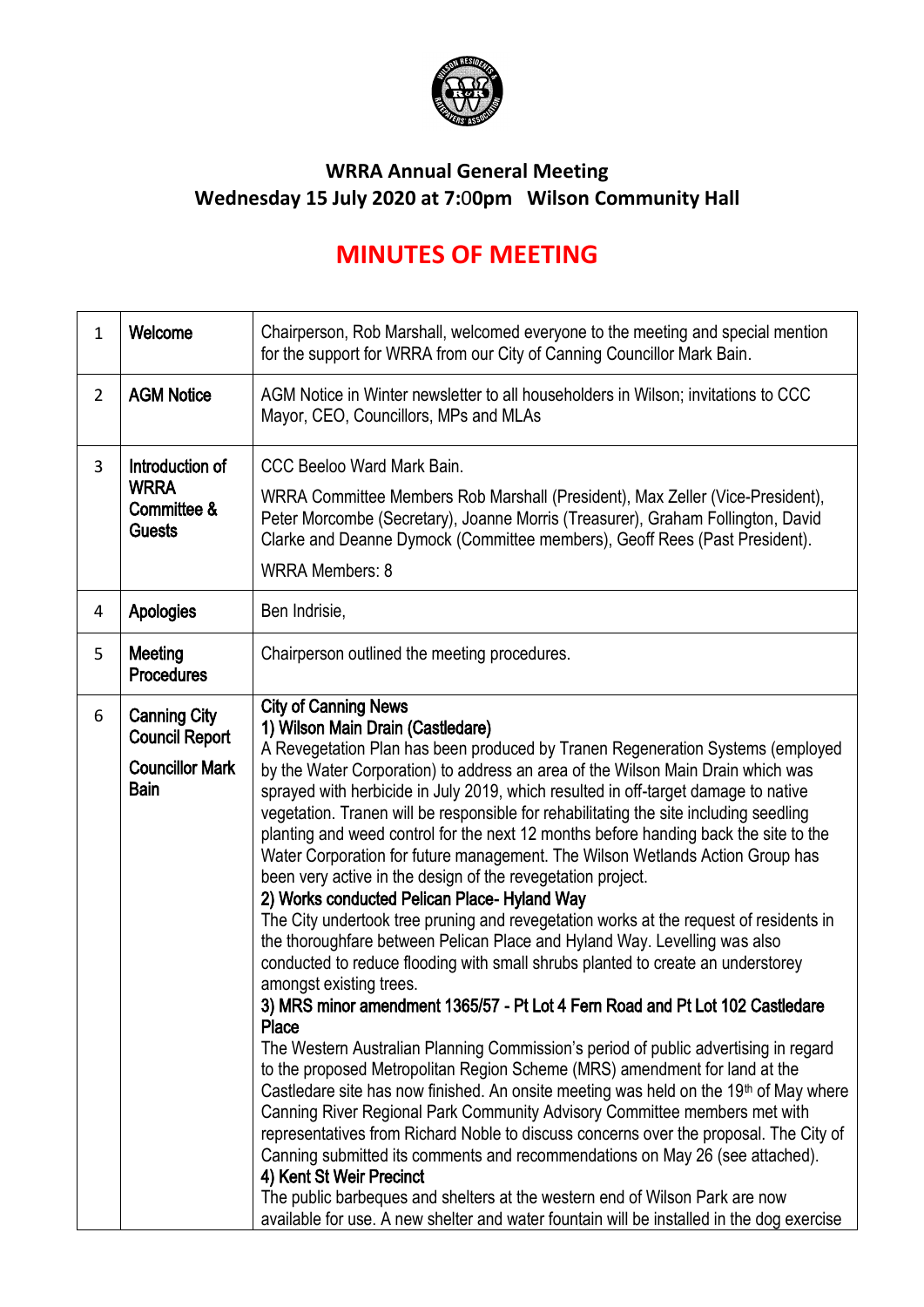

| $\overline{7}$ | <b>Minutes from</b><br>last AGM | Motion put that the Minutes of the 2019/20 AGM be accepted.<br>Moved: Graham Follington<br>Seconded : Joanne Morris                                                                                                                                                                                                                                                                                                                                                                                                                                                                                                                                                                                                                                                                                                                                                                                                                                                                                                                                                                                                                                                                                                                                                                                                                                                                                                                                                                                                                                                                                                                                                                                                                                                                                                                                                                                                                                                                                                                                                                                                                                                                                                                                                                                                                                                                                                                                                                                                                                                                                                                                                                                                                                                                                                                                                 |
|----------------|---------------------------------|---------------------------------------------------------------------------------------------------------------------------------------------------------------------------------------------------------------------------------------------------------------------------------------------------------------------------------------------------------------------------------------------------------------------------------------------------------------------------------------------------------------------------------------------------------------------------------------------------------------------------------------------------------------------------------------------------------------------------------------------------------------------------------------------------------------------------------------------------------------------------------------------------------------------------------------------------------------------------------------------------------------------------------------------------------------------------------------------------------------------------------------------------------------------------------------------------------------------------------------------------------------------------------------------------------------------------------------------------------------------------------------------------------------------------------------------------------------------------------------------------------------------------------------------------------------------------------------------------------------------------------------------------------------------------------------------------------------------------------------------------------------------------------------------------------------------------------------------------------------------------------------------------------------------------------------------------------------------------------------------------------------------------------------------------------------------------------------------------------------------------------------------------------------------------------------------------------------------------------------------------------------------------------------------------------------------------------------------------------------------------------------------------------------------------------------------------------------------------------------------------------------------------------------------------------------------------------------------------------------------------------------------------------------------------------------------------------------------------------------------------------------------------------------------------------------------------------------------------------------------|
|                |                                 | is trailing turning the lights on at the precinct between the hours of 6am and 7am<br>during the winter months at the request of park users to improve safety. More news/<br>updates on the Kent St Weir Project will follow the passing of the proposed 2020-2021<br>Financial Budget.<br>5) Wilson Community Hall<br>The Build Canning Architecture Team has recently completed kiosk/ kitchen facility<br>upgrades at Wilson Community Hall. The upgrades serve to improve the physical<br>condition, functionality and regulatory compliance of the facility.<br>6) Long Term Cycle Network (LTCN)<br>Developed in collaboration between the City and the Department of Transport (DOT),<br>the LTCN was endorsed by Council at the June Ordinary Council Meeting. It is an<br>aspirational blueprint of bicycle routes that will link parks, schools, community facilities<br>and transport services. The proposed Shared Use Path or PSP connecting Fern Road<br>and Bywater Way is to be constructed by Richard Noble Agency (jointly funded with<br>the City) as part of the proposed MRS amendment at Castledare. The path link<br>connecting Bywater Way and Fern Road along the back of the Canning River Estate is<br>anticipated to be funded between 2028 to 2033 (depending on funding capacity of the<br>City and DOT). This has been set further out in the schedule due to lack of certainty<br>over access to land.<br>This segment may come forward in the planning and development cycle hierarchy with<br>the resolution of land issues, but would be evaluated in context with other key routes of<br>the LTCN and funding from the DOT.<br>7) Local Laws<br>The City of Canning has commenced a six week public consultation period on seven<br>new proposed local laws and is seeking feedback form the community. The draft local<br>laws include;<br>1) Draft Parking Amendment Local Law<br>2) Draft Fencing Local Law<br>3) Draft Cats Local Law<br>4) Draft Dogs Local Law<br>5) Draft Waste Local Law<br>6) Draft Public Health Local Law<br>7) Draft Local Government Property and Public Places Local Law.<br>Comments can be submitted via the City's 'Your Say' platform or its website.<br>Consultation is open until Thursday 20 August 2020.<br>8) Surrey Road Parking<br>The City has sought residents' feedback in regard to its proposed Kerbside Parking<br>Plan for Surrey Road (northern section). Cr Bain provided a copy of a letter and<br>accompanying photos, to be sent to the City, which was to be delivered to the<br>respective City Officers the following night.<br>9) Braibrise Road Basketball Courts<br>The City installed heavy duty basketball nets at this site at my request. These courts<br>are popular places (particularly on weekends) where local residents meet to exercise<br>and socialise. |
|                |                                 | area in the first quarter of the 2020/21 financial year once the new fence has been<br>erected. The playground is also scheduled to be upgraded this financial year. The City                                                                                                                                                                                                                                                                                                                                                                                                                                                                                                                                                                                                                                                                                                                                                                                                                                                                                                                                                                                                                                                                                                                                                                                                                                                                                                                                                                                                                                                                                                                                                                                                                                                                                                                                                                                                                                                                                                                                                                                                                                                                                                                                                                                                                                                                                                                                                                                                                                                                                                                                                                                                                                                                                       |